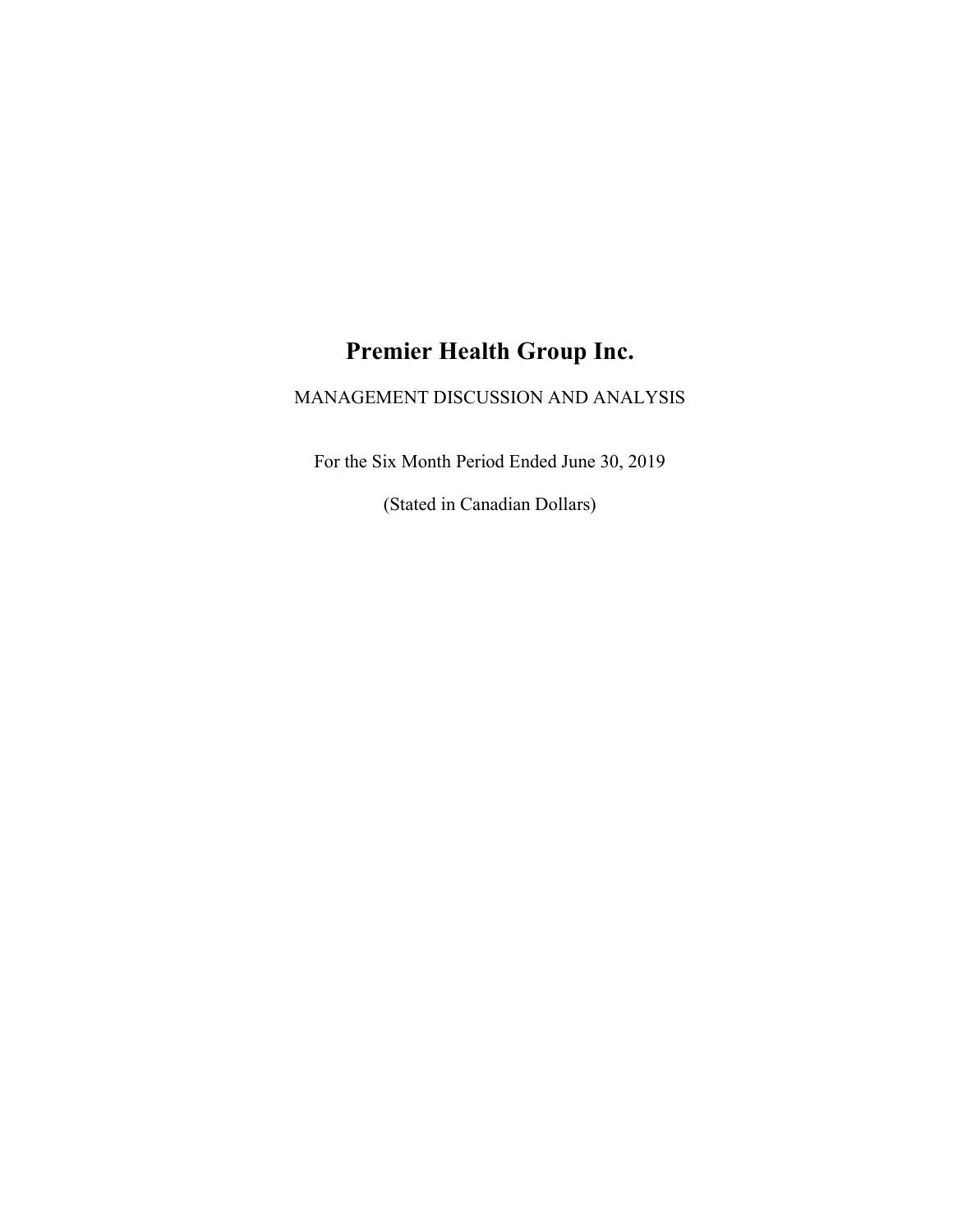## INTRODUCTION

### Basis of Discussion & Analysis

This management's discussion and analysis ("MD&A") for Premier Health Group Inc. ("Premier Health" or the "Company") is dated as of August 29, 2019 and should be read in conjunction with the Company's unaudited condensed consolidated interim financial statements for the six-month period ended June 30, 2019, and the related notes thereto. The condensed consolidated interim financial statements were prepared in accordance with International Financial Reporting Standards ("IFRS") as issued by the International Standards Board ("IASB"). All dollar amounts are in Canadian dollars, unless otherwise indicated.

All statements other than statements of historical fact in this MD&A are forward-looking statements. These statements represent the Company's intentions, plans, expectations and beliefs as of the date hereof, and are subject to risks, uncertainties and other factors of which many are beyond the control of the Company. These factors could cause actual results to differ materially from such forward-looking statements. Readers should not place undue reliance on these forward-looking statements. The Company undertakes no obligation to publicly revise these forward-looking statements to reflect subsequent events or circumstances.

Additional information relating to the Company can be located on the SEDAR website at www.sedar.com.

### General

The Company was incorporated on September 19, 2013 under the Business Corporations Act (British Columbia) as Proelium MMA Acquisition Corp., a wholly owned subsidiary of Web Watcher Systems Ltd. ("Web Watcher"). The Company became a reporting issuer as a result of the plan of arrangement carried out by Web Watcher dated October 23, 2013.

On July 9, 2015, the Company changed its name to Premier Health Services Inc. and on September 18, 2015 changed to its current name Premier Health Group Inc.

On June 17, 2016, the Company completed acquisition (99.9%) of a multidisciplinary rehabilitation business located in Santiago, Dominican Republic ("Clinicas"). The acquisition price was \$1,931,700 CND (US\$ 1,500,000). The purchase price is supported by the audited financial statements of Clinicas as of December 31, 2014 and 2015. The acquisition was financed by convertible promissory note in the amount of US\$ 1,500,000 (the "Note"). Note is a 5-year, 8.5% interest bearing, due on June 17, 2021. The holder of the Promissory Note has the right to convert (at any time) any outstanding balance of the principal and interest of the Promissory Note into common shares of the Company at \$0.25 per share. The Company has the right to prepay any amount of the outstanding principal and the interest of the Note without a penalty before the due date of the Note. The Note is secured by a general security agreement.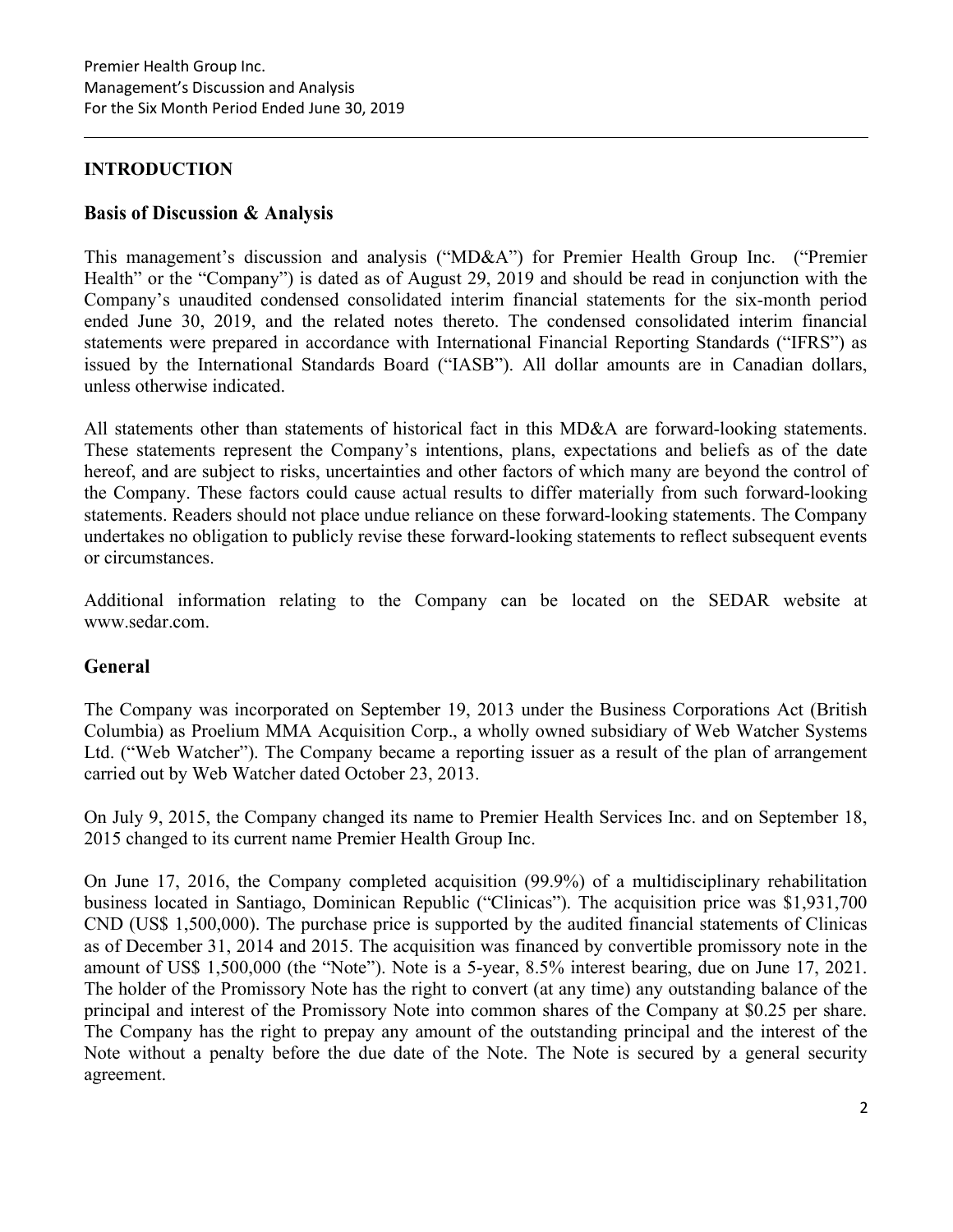On April 17, 2018, the Company entered into a share purchase agreement with the Company's former CEO, who is also the former sole shareholder of Clinicas (the "Purchaser"). The Purchase Agreement was entered into as a prerequisite to entering into an acquisition agreement that would result in a change of control of the Company. The terms of the Purchase Agreement are detailed in Note 11 of the financial statements for the year ended December 31, 2018. This Purchase Agreement constituted a discontinued operation involving the loss of control of Clinicas by the Company as at December 31, 2017. During the year ended December 31, 2018, the Purchase Agreement was not executed. A subsequent settlement agreement was entered into April 1, 2019 (the "Settlement Agreement"). As a result of the Settlement Agreement, the loss of control of Clinicas constitutes a discontinued operation of the Company and all of the assets and liabilities of Clinicas have been classified as held-for-sale as at March 31, 2019 and December 31, 2018. This resulted in a net liability of \$158,289 (December 31, 2018 - \$139,372) from discontinued operation as at March 31, 2019.

On July 25, 2018, the Company completed a non-brokered private placement raising aggregate gross proceeds of \$3,555,000 on issuance issued of an aggregate of 14,220,000 Common Shares at a subscription price of \$0.25 per Common Share.

On August 1, 2018, the Company completed the acquisition of all the issued and outstanding shares of HealthVue Ventures Ltd. ("HealthVue") thereof in consideration of \$1,000,000 in cash and an aggregate of 12,000,000 common shares of the Company at a deemed price of \$0.25 per share, of which 10,800,000 of such shares are restricted from trading with 1/6 released from the restriction every 6 months commencing January 30, 2019.

On August 14, 2018 the Company had issued 4,000,000 stock options to Directors, Officers, Consultants and employees exercisable at \$0.50 per share for a five-year term from date of grant.

On January 28, 2019, the Company completed the acquisition of all the issued and outstanding shares of Cloud Practice Inc. ("Cloud Practice") thereof in consideration of \$2,000,000 in cash and an aggregate of 3,947,368 common shares of the Company at a deemed price of \$0.76 per share, of which 3,947,368 of such shares are restricted from trading with 1/2 released from the restriction every 6 months commencing July 28, 2019.

On February 4, 2019 the Company had issued 2,350,000 stock options to Consultants and employees exercisable at \$0.76 per share for a five-year term from date of grant.

On April 1, 2019, the Company entered into a settlement agreement with the Company's former CEO, who is also the former sole shareholder of Clinicas, to complete the full transfer of the Company's 99.9% ownership of Clinicas and the forgiveness of the convertible debenture held by the former CEO issued on the original purchase of 99.9% of Clinicas (the "Settlement Agreement").

As part of the Settlement Agreement, the Company completed the following:

 On April 1, 2019, as part of the settlement, the convertible debenture was forgiven. The amount of debenture outstanding as of March 31, 2019 was \$2,347,569 with \$880,845 recorded in equity, and the balance of \$1,466,724 in liabilities. As at June 30, 2019, the convertible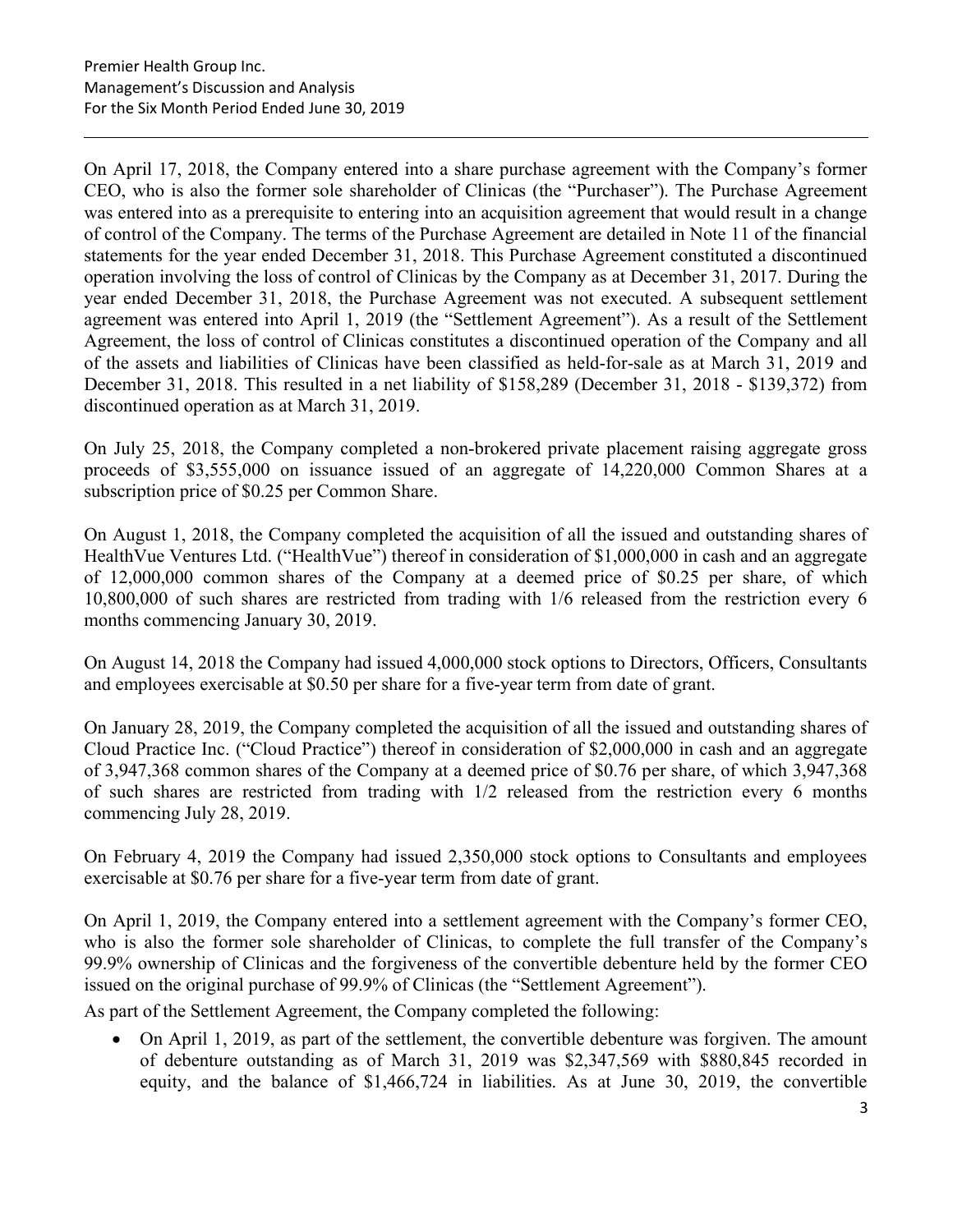debenture is no longer outstanding (*Note 10*),

- on April 1, 2019, the Company assigned to the Purchaser's company, Benras Holdings Inc., the following promissory notes as security for, and in full and final satisfaction of any amount owed by the Company to the Purchaser: (i) a promissory note dated February 20, 2018 plus interest owed to the Company by the former CFO and a company owned by the former CFO with an amount outstanding as at December 31, 2018 of \$43,001, and (ii) a promissory note dated February 20, 2018 in the amount of \$220,000 plus interest owed to the Company by Explorinvest Capital Corp., a company partially owned by the former CFO of the Company  $(Note 1).$
- on May 16, 2019, the Company issued 400,000 common shares at a deemed price of \$0.48, and
- on July 26, 2019, the Company issued 75,000 common shares at a deemed price of \$0.48.

On April 26, 2019, the Company closed the first tranche of a non-brokered private placement of 3,050,134 common shares for gross proceeds of \$1,982,610 (\$0.65 per common share). Each unit consisted of one common share and one-half of one common share purchase warrant of the Company. Each whole warrant is exercisable into one common share of the Company at an exercise price of \$1.00 until April 26, 2021.

On May 16, 2019, the Company closed the second tranche of a non-brokered private placement of 684,553 common shares for gross proceeds of \$444,960 (\$0.65 per common share). Each unit consisted of one common share and one-half of one common share purchase warrant of the Company. Each whole warrant is exercisable into one common share of the Company at an exercise price of \$1.00 until May 16, 2021.

Our head office registered, and records office is located at 810-789 W Pender Street, Vancouver, British Columbia, V6C 1H2, Canada.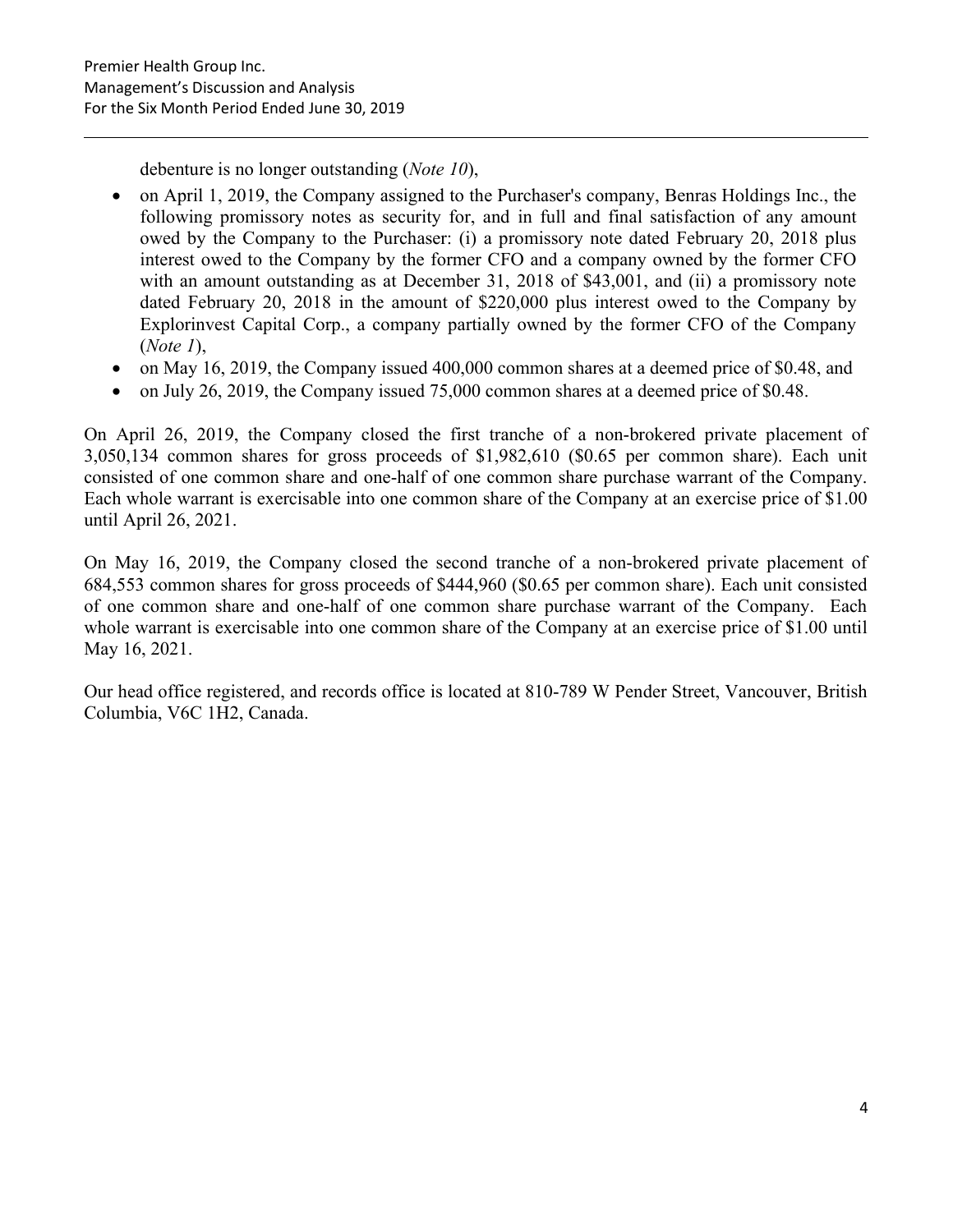### THE COMPANY AND BUSINESS

#### Company Overview

The Company was incorporated under the Business Corporations Act (British Columbia) on September 19, 2013. On August 1, 2018, the Company acquired HealthVue. On January 28, 2019, the company acquired Cloud Practice. The Company's main revenue is generated from the operation and management of both primary care clinics and from the sale of healthcare software using a software as a service ("SAAS") model.

HealthVue provides telemedicine visits remotely and full-service family practice from its multiple clinic locations throughout the Lower Mainland in British Columbia. The clinics are fully digitized and interconnected using the latest in healthcare technology. HealthVue has been one of the pioneers of incorporating bricks and mortar locations with telemedicine as a form of healthcare delivery to their patients.

Cloud Practice is a technology company that offers cloud-based electronic medical records software, medical billing software and an online patient portal for medical clinics using a SAAS model. Cloud Practice services over 280 clinics across Canada, 3000 doctors and has approximately 3 million patient charts in their database.

Premier Health, in conjunction with Cloud Practice, is focused on developing proprietary technology to deliver quality healthcare through the combination of connected primary care clinics, telemedicine, and an artificial intelligence (AI) enabled patient portal. The Company is planning to aggressively grow its patient base through acquisition and organic growth over the next 12 months. In addition to primary care clinics, Premier Health is planning on acquiring, and/or partnering with, other businesses and technologies that complement its business plan. This patient centric approach has been very well received and the company will continue to find ways to improve access to convenient and efficient healthcare.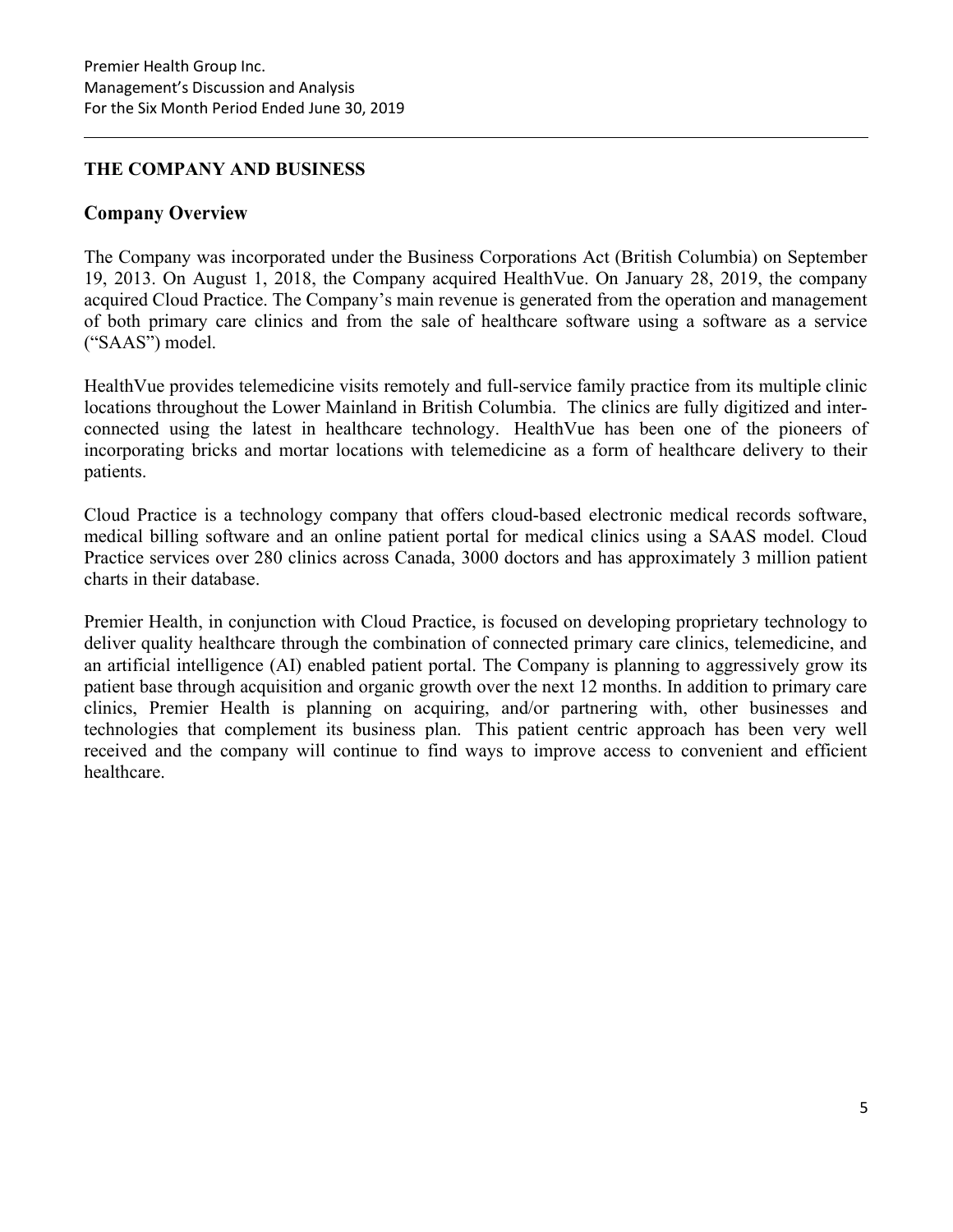## SELECTED QUARTERLY INFORMATION

|                   | 02 2019        | Q1 2019     | 04 2018     | 03 2018    | 02 2018    | Q1 2018   | 04 2017    | Q3 2017   |
|-------------------|----------------|-------------|-------------|------------|------------|-----------|------------|-----------|
|                   |                | (1)         | (1)         | (1)        | (1)        | (1)       | (1)        |           |
| Revenue           | (1,061,569)    | (1,100,330) | (763, 468)  | (438, 080) | (56, 573)  | (49, 737) | (57, 020)  | (78, 975) |
| Fees paid to      |                |             |             |            |            |           |            |           |
| Doctors           | 534,506        | 648,752     | 564,357     | 323,041    |            |           |            |           |
| Expenses          | 1,439,180      | 1,840,003   | 1,740,777   | 857,032    | 185,280    | 178,014   | 490,962    | 189,029   |
| Other (income)    |                |             |             |            |            |           |            |           |
| expense           | 152,975        | (37, 819)   | 94,064      | (28, 377)  | 38,609     | 38,423    | (28,685)   | (80, 446) |
| Net income (loss) |                |             |             |            |            |           |            |           |
| for the period    | (1,065,092)    | (1,350,606) | (1,635,730) | (713,616)  | (167, 316) | (166,700) | (187, 626) | (29,608)  |
| Income (Loss) per |                |             |             |            |            |           |            |           |
| common share      | (0.02)         | (0.02)      | (0.06)      | (0.25)     | (0.01)     | (0.00)    | (0.01)     | (0.00)    |
| Total assets      | 10,412,258     | 10,383,908  | 6,423,328   | 6,655,638  | 302,995    | 343,082   | 410,810    | 805,916   |
| Total liabilities | 426,133        | 3,908,694   | 2,218,491   | 1,765,236  | 1,593,041  | 1,464,540 | 1,369,953  | 1,559,532 |
| Dividends         |                |             |             |            |            |           |            |           |
| declared          | $\blacksquare$ |             |             |            | -          | ۰         | ۰          |           |

The following financial data has been prepared in accordance with IFRS:

(1) These amounts are shown including the revenues and expenses from the discontinued operations. For the three-month period ended June 30, 2019 the Company incurred a loss of \$1,065,092 as compared to net loss of \$167,316 for the same period in 2018. The Company reported revenues for the three months ended June 30, 2019 of \$1,061,569 (2018: \$56,573). The net loss for the period ended June 30, 2019 was mainly due to \$448,975 (2018: \$Nil) of stock based compensation; \$534,506 (2018: \$Nil) of fees paid to doctors; 557,966 (2018: \$Nil) of wages & salaries; 141,673 (2018: \$7,788) of professional fees, and \$85,933 (2018: \$Nil) of marketing and advertising.

## SELECTED ANNUAL INFORMATION

|                                   | 2018        | 2017                     | 2016        |
|-----------------------------------|-------------|--------------------------|-------------|
| Revenue                           | (1,201.548) | $\overline{\phantom{0}}$ |             |
| Expenses                          | 3,655,944   | 726,204                  | 305,866     |
| Other (income) expense            | (142, 719)  | (612, 399)               | 1,838,036   |
| Loss from discontinued operations | 86,247      | 73,715                   | 161,299     |
| Net income (loss) for the period  | (2,683,362) | (187, 520)               | (2,305,201) |
| Income (Loss) per common share    | (0.06)      | (0.02)                   | (0.17)      |
| Total assets                      | 6,423,328   | 410,810                  | 758,806     |
| Total liabilities                 | 2,218,491   | 1,369,953                | 1,433,349   |
| Dividends declared                |             | ۰                        |             |

The consolidated financial statements have been prepared in accordance with IFRS as issued by the International Accounting Standards Board ("IASB") and interpretations of the International Financial Reporting Interpretations Committee ("IFRIC").

The consolidated financial statements are presented in Canadian dollars, which is the functional currency of the parent Company and its subsidiaries. These consolidated financial statements have been prepared on a historical cost basis, except for certain financial instruments classified as fair value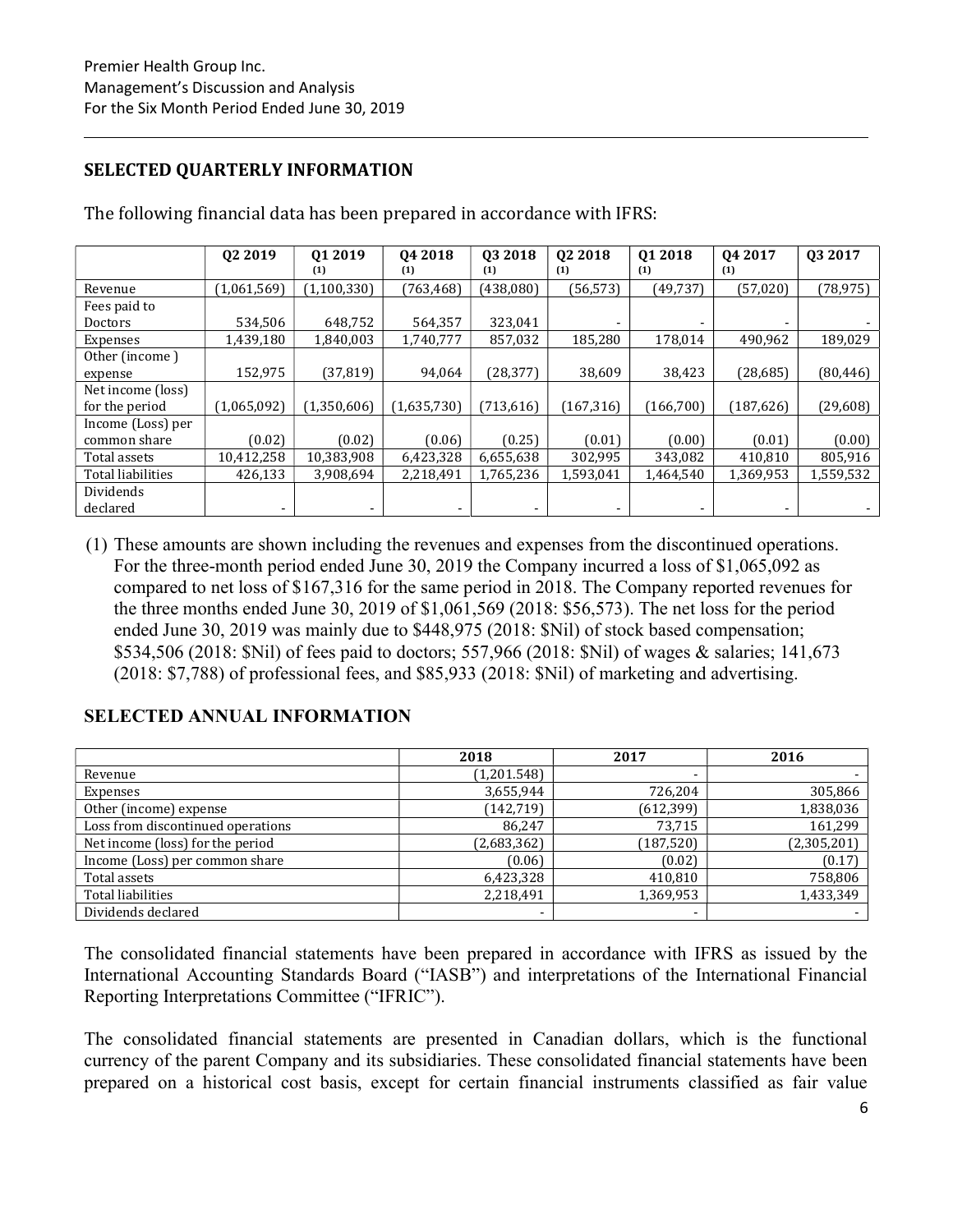through profit or loss, and available-for-sale, which are stated at their fair value. In addition, these consolidated financial statements have been prepared using the accrual basis of accounting, except for certain cash flow information.

### FINANCIAL POSITION

At June 30, 2019, the Company had current assets of \$1,399,205 and current liabilities of \$426,133. At June 30, 2019, the Company had working capital of \$973,072 compared to working capital of \$158,720 at December 31, 2018. The Company has to rely upon the sale of equity securities primarily through private placements for the cash required for acquisition and operating expenses.

#### Additional Disclosure for Venture issuers without Significant Revenue

In the six-month period ending June 30, 2019, the Company has generated \$2,161,899 in revenue from the Healthvue clinics and the new Cloud Practice subsidiary compared to \$Nil for the period ended June 30, 2018. The net loss in the period included is mainly due to the non-cash expense of stock based compensation of \$765,907 and current accretion and interest of the debenture in the amount of \$86,330, physician fees in the amount of \$1,183,258, wages & salaries in the amount of \$1,017,910 and marketing fees in the amount of \$768,407. The other variables pertain to foreign exchange gain of \$37,819 and loss from the sale of Clinicas of \$175,942.

### LIQUIDITY AND CAPITAL RESOURCES

### Changes in Cash Position

|                                                     | For the Six Month Period Ended |               |  |  |
|-----------------------------------------------------|--------------------------------|---------------|--|--|
|                                                     | <b>June 30, 2019</b>           | June 30, 2018 |  |  |
|                                                     | \$                             | S             |  |  |
| Cash (used in) /provided by:                        |                                |               |  |  |
| Net cash (used in) operating activities             | (1,520,972)                    | 97            |  |  |
| Net cash (used in) provided by investing activities | (1,053,582)                    |               |  |  |
| Net cash provided by financing activities           | 2,582,607                      |               |  |  |
| Increase (decrease) in cash                         | 8,053                          | 97            |  |  |
| Cash, beginning of period                           | 1,055,543                      | 451           |  |  |
| Cash, ending of period                              | 1,063,596                      | 548           |  |  |

The Company had cash of \$1,063,596 at June 30, 2019 compared to \$548 at June 30, 2018. During the period ended June 30, 2019, the Company had cash outflows from operations of (\$1,520,972) compared to cash inflows of \$97 in 2018.

Cash used in investing activities during the period ended June 30, 2019 was (\$1,053,582) compared to cash used by investing activities of (\$Nil) for the period ended June 30, 2018, which was mainly due to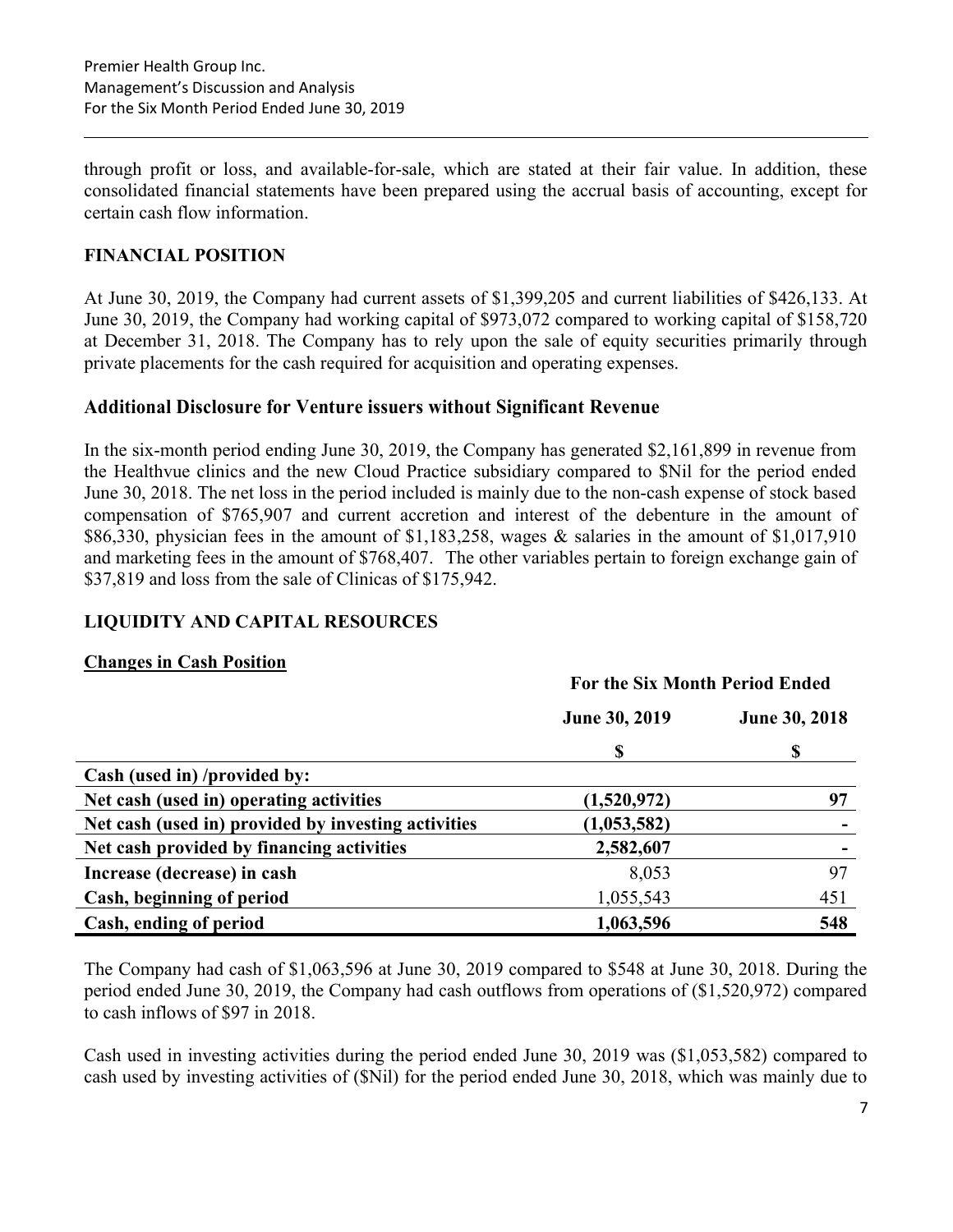payments towards the acquisition of Cloud Practice in 2019. During the period ended June 30, 2019, the Company paid (\$1,500,000) in cash as part of the consideration paid for the acquisition of Cloud Practice. Additionally, the Company received an amount of \$200,000 for a refundable deposit paid on a potential acquisition that was not executed and recorded a loss on the sale of Clinicas in the amount of \$152,975.

Cash provided by financing activities during the period ended June 30, 2019 was \$2,582,607 compared to cash provided in financing activities of (\$Nil) for the period ended June 30, 2018, mainly due to proceeds from the issuance of shares in the amount of \$2,427,570 net of share issuance cost paid in cash in the amount of (\$104,988) and the exercise of options in the amount of \$300,000.

## OFF-BALANCE SHEET ARRANGEMENTS

The Company has no off-balance sheet arrangements.

### PROPOSED TRANSACTIONS

There are no proposed transactions that have not been disclosed herein.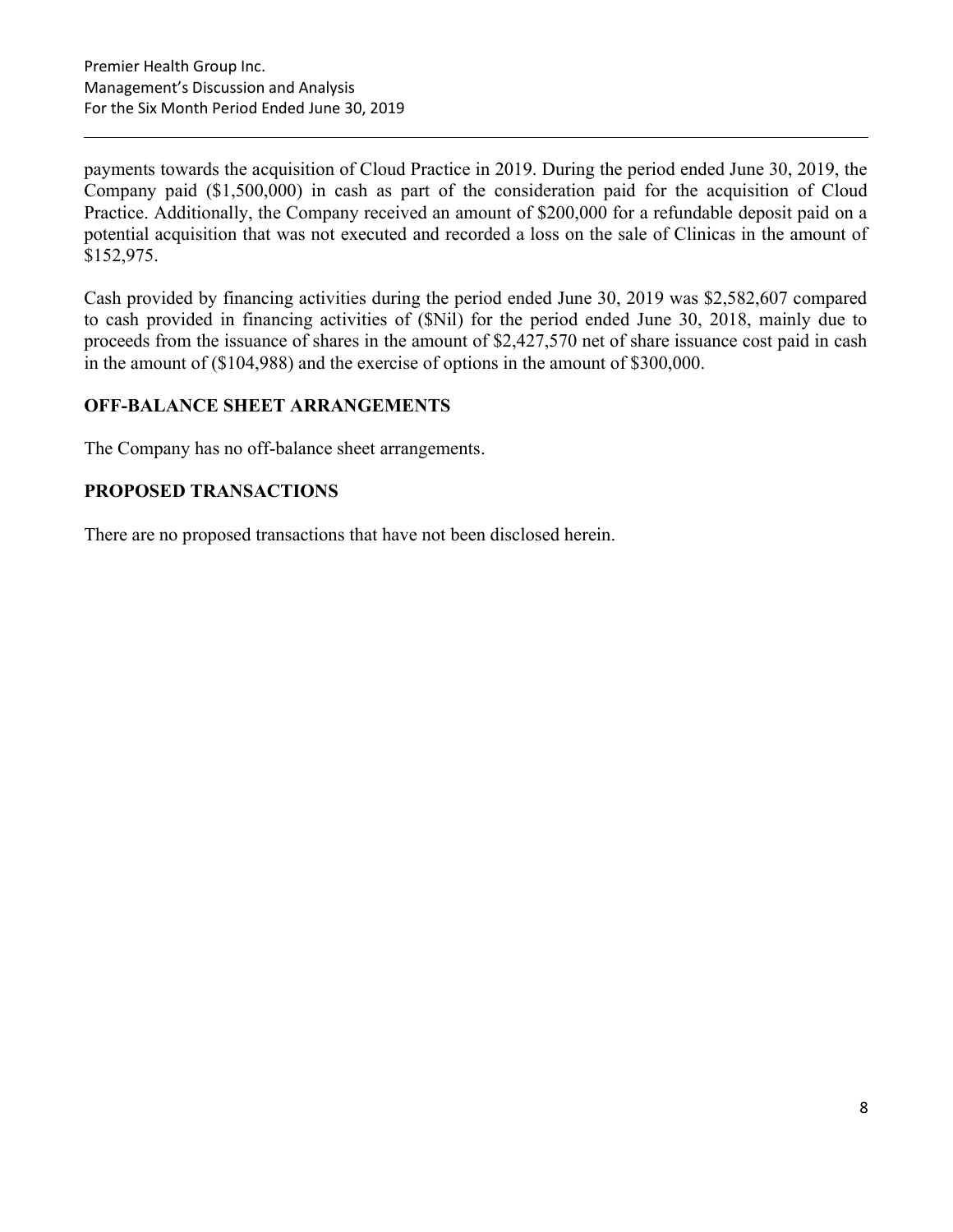#### SHARE CAPITAL

- a) Authorized: unlimited common shares without par value
- b) Share Capital: As at June 30, 2019, the issued share capital comprises 70,346,086 (December 31, 2018 – 61,664,031) common shares.

#### During the 6-month period ended June 30, 2019:

- On January 28, 2019, the Company issued 3,947,368 common shares at a price of \$0.76 for the business acquisition of Cloud Practice. (Note 3)
- On April 26, 2019, the Company closed the first tranche of a non-brokered private placement of 3,050,134 common shares for gross proceeds of \$1,982,610 (\$0.65 per common share). Each unit consisted of one common share and one-half of one common share purchase warrant of the Company. Each whole warrant is exercisable into one common share of the Company at an exercise price of \$1.00 until April 26, 2021.

In connection with this private placement, agents were paid cash commissions of \$104,988 and issued 161,520 agent's warrants. Each agent's warrant is exercisable into one additional common share at an exercise price of \$1.00 until April 26, 2021. The Company incurred \$104,988 in share issuance costs (excluding the fair value of agent warrants granted) related to this private placement. The agent's warrants have a fair value equal to \$46,684 (see note 13(c) for further information on the fair value calculation). The value of the agent's warrants was recorded as a share issuance cost and as a credit to Reserves.

- On May 16, 2019, the Company closed the second tranche of a non-brokered private placement of 684,553 common shares for gross proceeds of \$444,960 (\$0.65 per common share). Each unit consisted of one common share and one-half of one common share purchase warrant of the Company. Each whole warrant is exercisable into one common share of the Company at an exercise price of \$1.00 until May 16, 2021.
- On May 16, 2019, the Company issued 400,000 common shares at a deemed price of \$0.48 as part of the settlement agreement to complete the full transfer of the Company's 99.9% ownership of Clinicas and the forgiveness of the convertible debenture held by the former CEO issued on the original purchase of 99.9% of Clinicas (see Note 12 for further information on the Settlement Agreement).

#### During the year ended December 31, 2018:

- On July 25, 2018, the Company closed a non-brokered private placement of 14,220,000 common shares for gross proceeds of \$3,555,000 (\$0.25 per common share).
- On August 1, 2018, the Company issued 12,000,000 common shares at a price of \$0.25 for the business acquisition of HealthVue Ventures Ltd. (Note 3)
- On October 9, 2018, the Company issued 500,000 common shares for marketing and advertising expense valued at \$435,000 (\$0.87 per common share).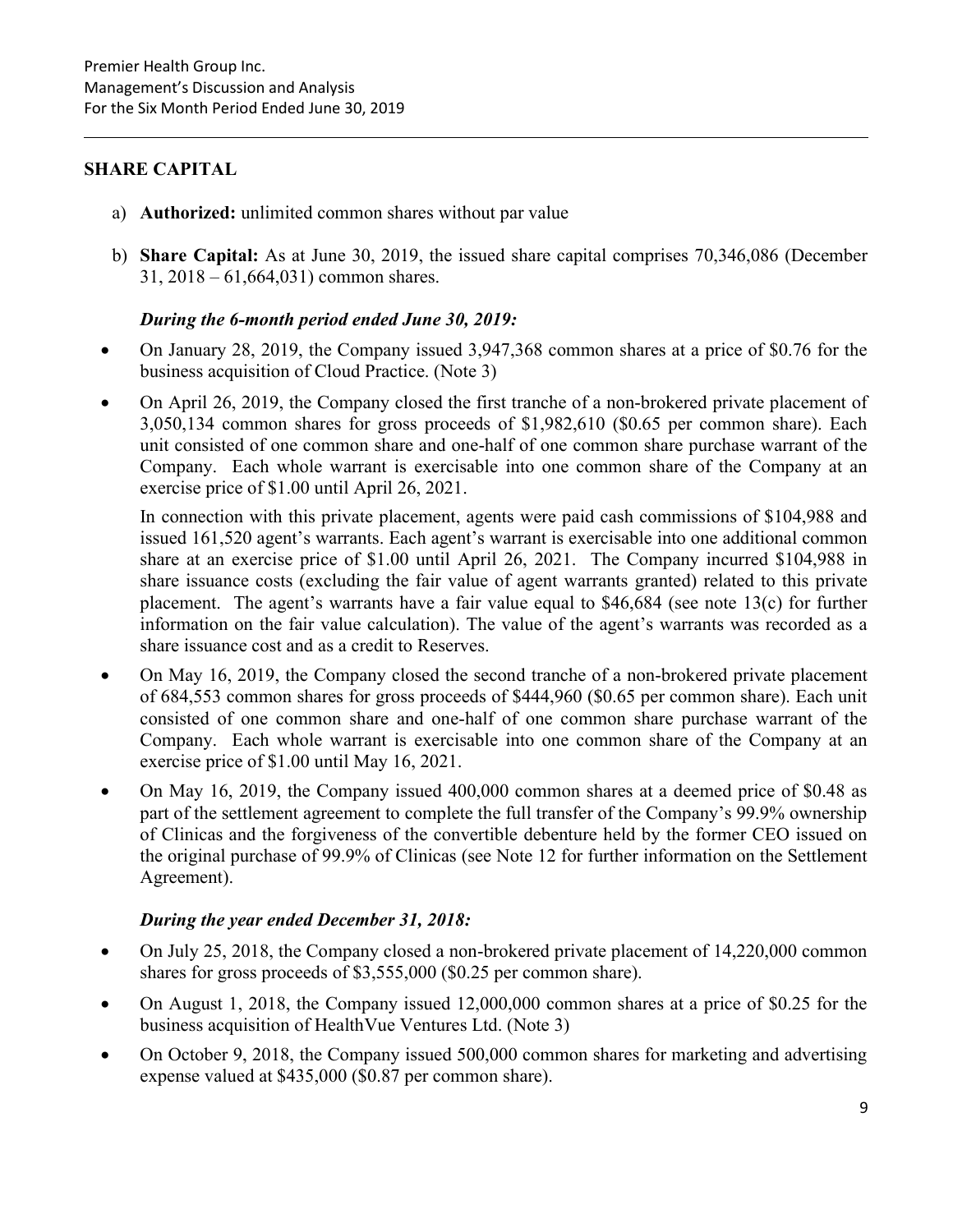#### During the year ended December 31, 2017:

- On September 20, 2017, the Company issued 200,000 common shares at a price of \$1 per share for debt settlement of \$200,000 (US\$145,520). The debt settled was a portion of the interest accrued on the convertible note (Notes 9,10).
- On September 20, 2017, the Company issued 7,000 common shares at a price of \$1 per share to the CFO of the Company, for cash.

#### c) Agent's Warrants

On April 26, 2019, 161,520 agent's warrants were issued in connection with a private placement. Each agent's warrant is exercisable into one additional common share at an exercise price of \$1.00 until April 26, 2021. The agent's warrants have a 2-year expiry date from the date of issue. The fair value of the agent's warrants at the issue date was \$46,684, of which \$46,684 was recorded as a share issuance cost and as a credit to Reserves in the period ended June 30, 2019.

The agent's warrant pricing model used an average risk-free rate of 1.57%, estimated life of 2 years, volatility of 100% and dividend yield of 0%.

|                                       |                                             | June 30, 2019            |                          | December 31, 2018        |  |  |
|---------------------------------------|---------------------------------------------|--------------------------|--------------------------|--------------------------|--|--|
|                                       | Number of<br>Weighted<br>Average<br>Agent's |                          | Number of                | Weighted                 |  |  |
|                                       |                                             |                          | Agent's                  | Average                  |  |  |
|                                       | Warrants                                    | <b>Exercise Price \$</b> | Warrants                 | <b>Exercise Price \$</b> |  |  |
| Balance outstanding beginning of year |                                             | $\overline{\phantom{a}}$ | $\blacksquare$           | $\overline{\phantom{0}}$ |  |  |
| Agent's warrants Issued               | 161.520                                     | 1.00                     |                          | $\overline{\phantom{a}}$ |  |  |
| Agent's warrants Exercised            |                                             |                          | $\overline{\phantom{a}}$ | $\overline{\phantom{0}}$ |  |  |
| Balance outstanding end of period     | 161,520                                     | \$1.00                   |                          |                          |  |  |

The following is a summary of agent's warrants activities during the year ended December 31, 2018 and period ending June 30, 2019:

During the 6-month period ending June 30, 2019, 161,520 agent's warrant were issued, and none were exercised.

As at June 30, 2019, the Company had the following agent's warrants outstanding, all of which are exercisable at June 30, 2019:

|             |                       | <b>Remaining Life</b> |                    |
|-------------|-----------------------|-----------------------|--------------------|
| Outstanding | <b>Exercise Price</b> | (Years)               | <b>Expiry Date</b> |
| 161,520     | \$1.00                | 1.82                  | April 26, 2021     |
| 161,520     |                       | 1.82                  |                    |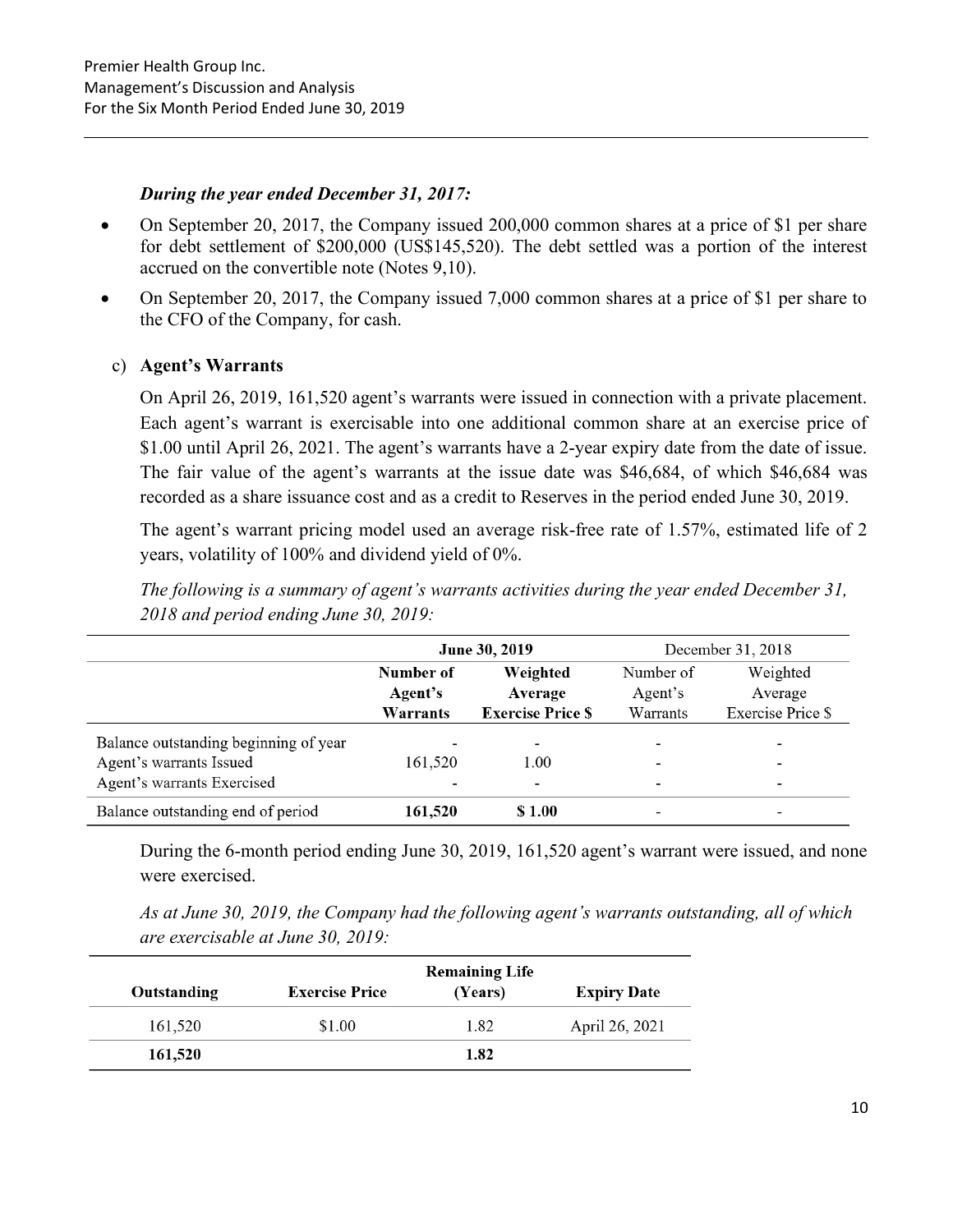#### d) Shareholders' Warrants

On April 26, 2019, 1,525,067 shareholders' warrants were issued in connection with a private placement. Each shareholders' warrant is exercisable into one additional common share at an exercise price of \$1.00 until April 26, 2021.

On May 16, 2019, 342,277 shareholders' warrants were issued in connection with a private placement. Each shareholders' warrant is exercisable into one additional common share at an exercise price of \$1.00 until May 16, 2021.

The following is a summary of shareholders' warrants activities during the year ended December 31, 2018 and period ending June 30, 2019:

|                                       |                                                   | June 30, 2019            |                          | December 31, 2018        |  |  |
|---------------------------------------|---------------------------------------------------|--------------------------|--------------------------|--------------------------|--|--|
|                                       | Number of<br>Weighted<br>Shareholders'<br>Average |                          | Number of                | Weighted                 |  |  |
|                                       |                                                   |                          | Shareholders'            | Average                  |  |  |
|                                       | Warrants                                          | <b>Exercise Price \$</b> | Warrants                 | <b>Exercise Price \$</b> |  |  |
| Balance outstanding beginning of year |                                                   |                          |                          |                          |  |  |
| Shareholders' warrants Issued         | 1,867,344                                         | 1.00                     | $\overline{\phantom{a}}$ | -                        |  |  |
| Shareholders' warrants Exercised      |                                                   | -                        | $\overline{\phantom{a}}$ | -                        |  |  |
| Balance outstanding end of period     | 1,867,344                                         | 1.00                     | $\overline{\phantom{a}}$ |                          |  |  |

During the 6-month period ending June 30, 2019, 1,867,344 shareholders' warrants were issued, and none were exercised.

As at June 30, 2019, the Company had the following agent's warrants outstanding, all of which are exercisable at June 30, 2019:

|             |                       | <b>Remaining Life</b> |                    |
|-------------|-----------------------|-----------------------|--------------------|
| Outstanding | <b>Exercise Price</b> | (Years)               | <b>Expiry Date</b> |
| 1,525,067   | \$1.00                | 1.82                  | April 26, 2021     |
| 342,277     | \$1.00                | 1.88                  | May 16, 2021       |
| 1,867,344   | \$1.00                | 1.83                  |                    |

### e) Escrow shares

As at June 30, 2019, the Company has 12,947,368 common shares held in escrow.

Escrow shares will be released as follows:

- 1,800,000 shares on August 1, 2019, and the same amount released each six months thereafter until the last 1,800,000 are released on August 1, 2021.
- 1,973,684 shares on July 28, 2019 and the same amount released on January 28, 2020.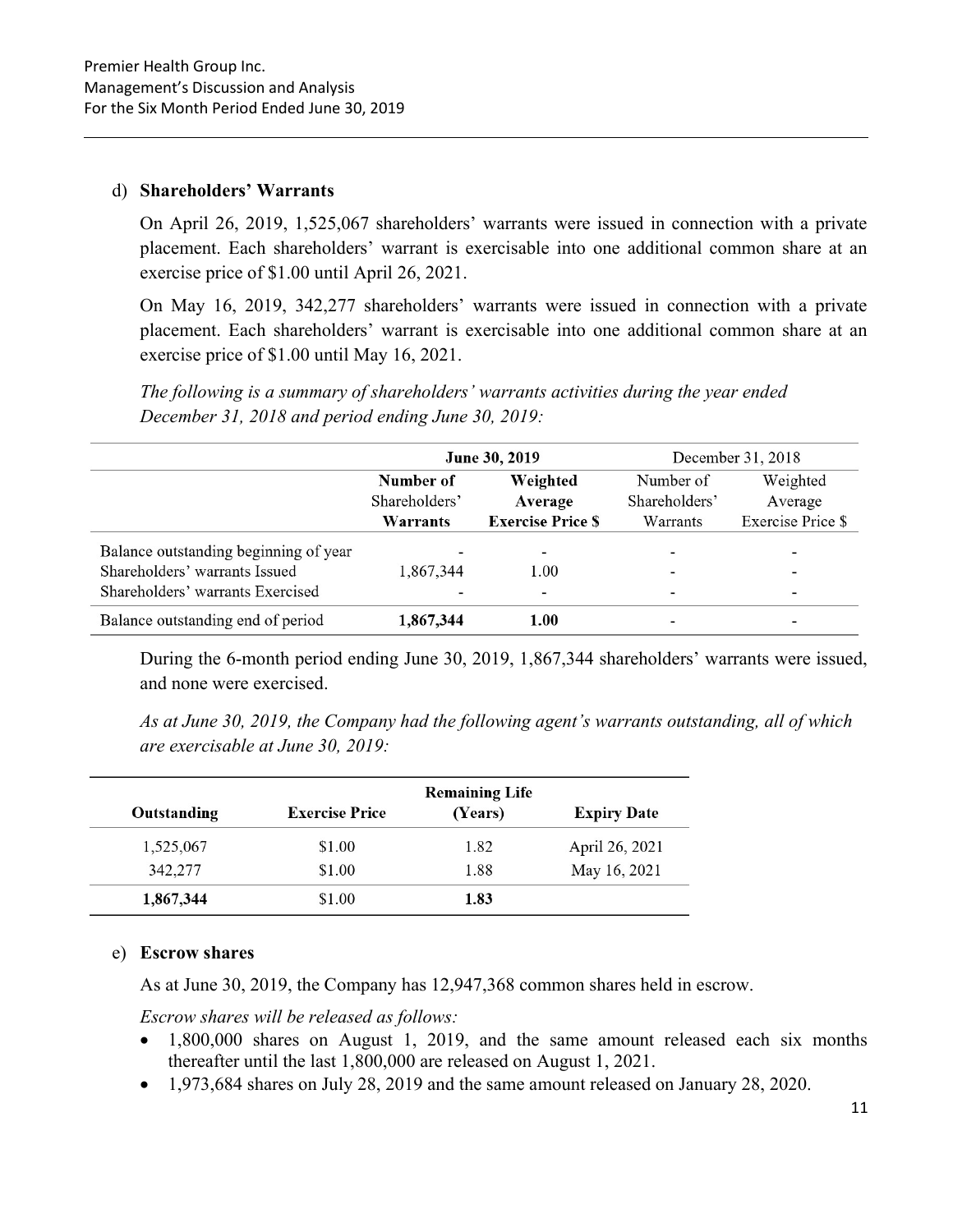## f) Stock Options

The Company has adopted an incentive stock option plan (the "Option Plan") which provides that the Board of Directors of the Company may from time to time, in its discretion, and in accordance with the applicable stock exchange's requirements, grant to directors, officers, employees and consultants to the Company, non-transferable options to purchase common shares. Pursuant to the Option Plan, the number of common shares reserved for issuance will not exceed 10% of the issued and outstanding common shares of the Company. Options granted under the Option Plan can have a maximum exercise term of 5 years from the date of grant. Vesting terms will be determined at the time of grant by the Board of Directors.

### The following grants were made during the 6-month period ended June 30, 2019:

On February 4, 2019, 300,000 options were granted to consultants of the Company, exercisable at \$0.76 per share. The options vest 4 months after the grant and have a five-year expiry date from the date of grant. The fair value of the options at grant date was \$181,116, of which \$83,011 was recorded in the period ended March 31, 2019 based on vesting conditions.

On February 4, 2019, 2,050,000 options were granted to employees of the Company, exercisable at \$0.76 per share. The options shall vest 25% every 6 months, commencing on August 4, 2019. The options have a five-year expiry date from the date of grant. The fair value of the options at grant date was \$1,237,623, of which \$195,872 was recorded in the period ended March 31, 2019 based on vesting conditions.

The option pricing model used an average risk-free rate of 1.80%, estimated life of 5 years, volatility of 100% and dividend yield of 0%.

## The following grants were made during the year ended December 31, 2018:

On August 13, 2018, 3,200,000 options were granted to consultants and officers of the Company, exercisable at \$0.50 per share. The options vest 4 months after the grant and have a five-year expiry date from the date of grant. The fair value of the options at grant date was \$787,041, of which all was recorded in the period ended December 31, 2018 based on vesting conditions.

On August 13, 2018, 800,000 options were granted to employees of the Company, exercisable at \$0.50 per share. The options shall vest 25% every 6 months, commencing on February 13, 2019. The options have a five-year expiry date from the date of grant. The fair value of the options at grant date was \$196,760, of which \$38,049 (\$77,973 in the period ended December 31, 2018) was recorded in the period ended March 31, 2019 based on vesting conditions.

The option pricing model used an average risk-free rate of 2.19%, estimated life of 5 years, volatility of 100% and dividend yield of 0%.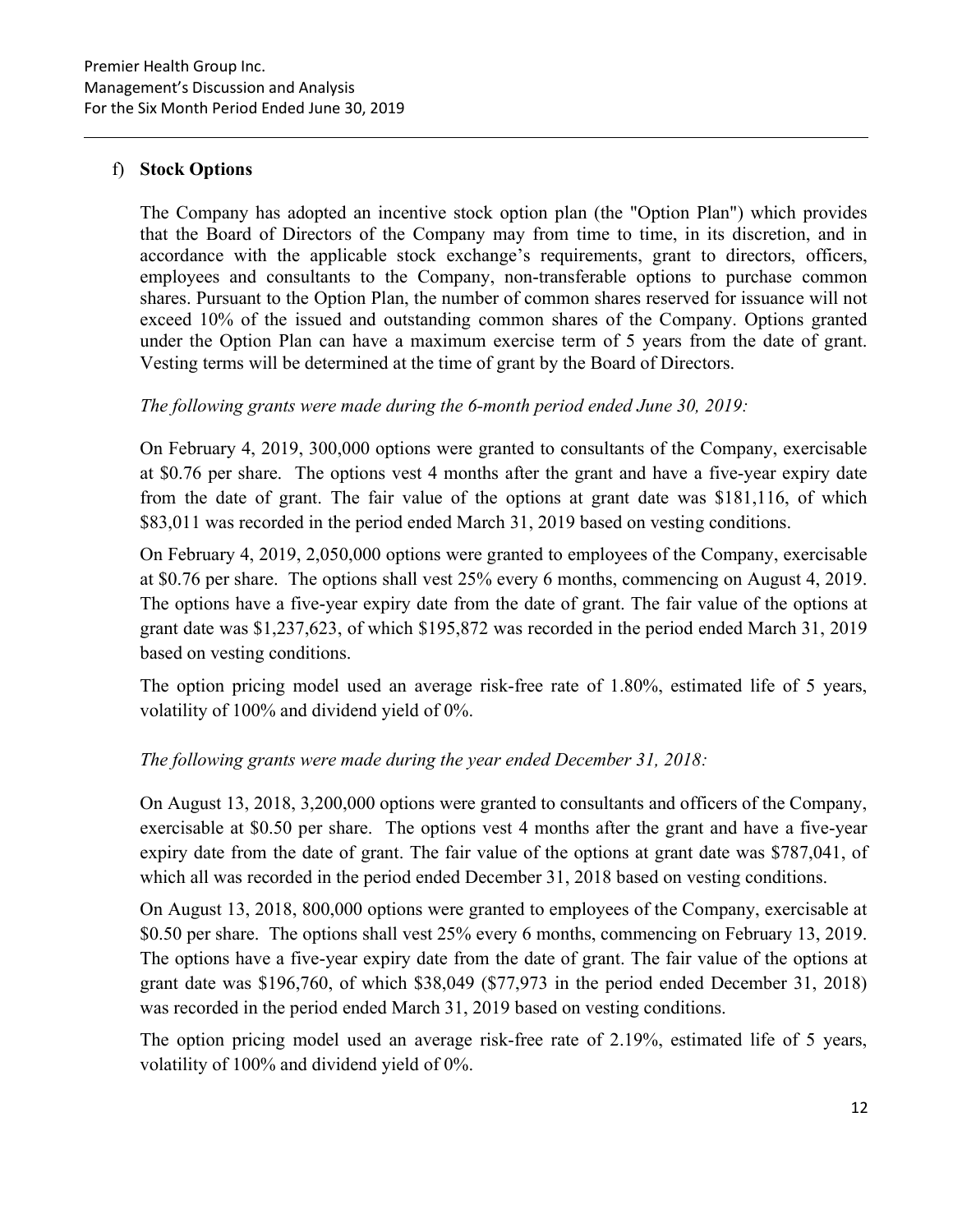|                                       |                          | June 30, 2019 |           | December 31, 2018        |  |  |
|---------------------------------------|--------------------------|---------------|-----------|--------------------------|--|--|
|                                       | Weighted<br>Number of    |               | Number of | Weighted                 |  |  |
|                                       | <b>Options</b>           | Average       | Options   | Average                  |  |  |
|                                       | <b>Exercise Price \$</b> |               |           | <b>Exercise Price \$</b> |  |  |
|                                       |                          |               |           |                          |  |  |
| Balance outstanding beginning of year | 4,000,000                | 0.50          |           | $\overline{\phantom{a}}$ |  |  |
| <b>Options Granted</b>                | 2,350,000                | 0.76          | 4,000,000 | 0.50                     |  |  |
| Options Exercised                     | (600,000)                | 0.50          | ۰         | $\overline{\phantom{a}}$ |  |  |
| Balance outstanding end of period     | 5,750,000                | \$ 0.61       | 4,000,000 | \$ 0.50                  |  |  |

The following is a summary of option activities during the year ended December 31, 2018 and period ending June 30, 2019:

During the 6-month period ending June 30, 2019, 2,350,000 options were granted, and 600,000 options were exercised. Subsequent to June 30, 2019, 200,000 options were granted to employees of the Company at an exercise price of 0.32.

As at June 30, 2019, the Company had the following stock options outstanding and exercisable:

|             |             |                       | <b>Remaining Life</b> |                    |
|-------------|-------------|-----------------------|-----------------------|--------------------|
| Outstanding | Exercisable | <b>Exercise Price</b> | (Years)               | <b>Expiry Date</b> |
| 3,400,000   | 2,800,000   | \$0.50                | 4.12                  | August 12, 2023    |
| 2,350,000   | 300,000     | \$0.76                | 4.60                  | February 3, 2024   |
| 5,750,000   | 3,100,000   |                       | 4.32                  |                    |

#### CAPITAL DISCLOSURES

The Company's future capital requirements will depend on many factors, including, among others, its ability to earn cash flow from operations. Should the Company wish to pursue current and future business opportunities, additional funding will be required. If additional funds are raised through the issuance of equity securities, the percentage ownership of current shareholders will be reduced and such equity securities may have rights, preferences, or privileges senior to those of the holders of the Company's common stock. No assurance can be given that additional financing will be available, or that it can be obtained on terms acceptable to the Company and its shareholders. If adequate funds are not available, the Company may not be able to meet its contractual requirements.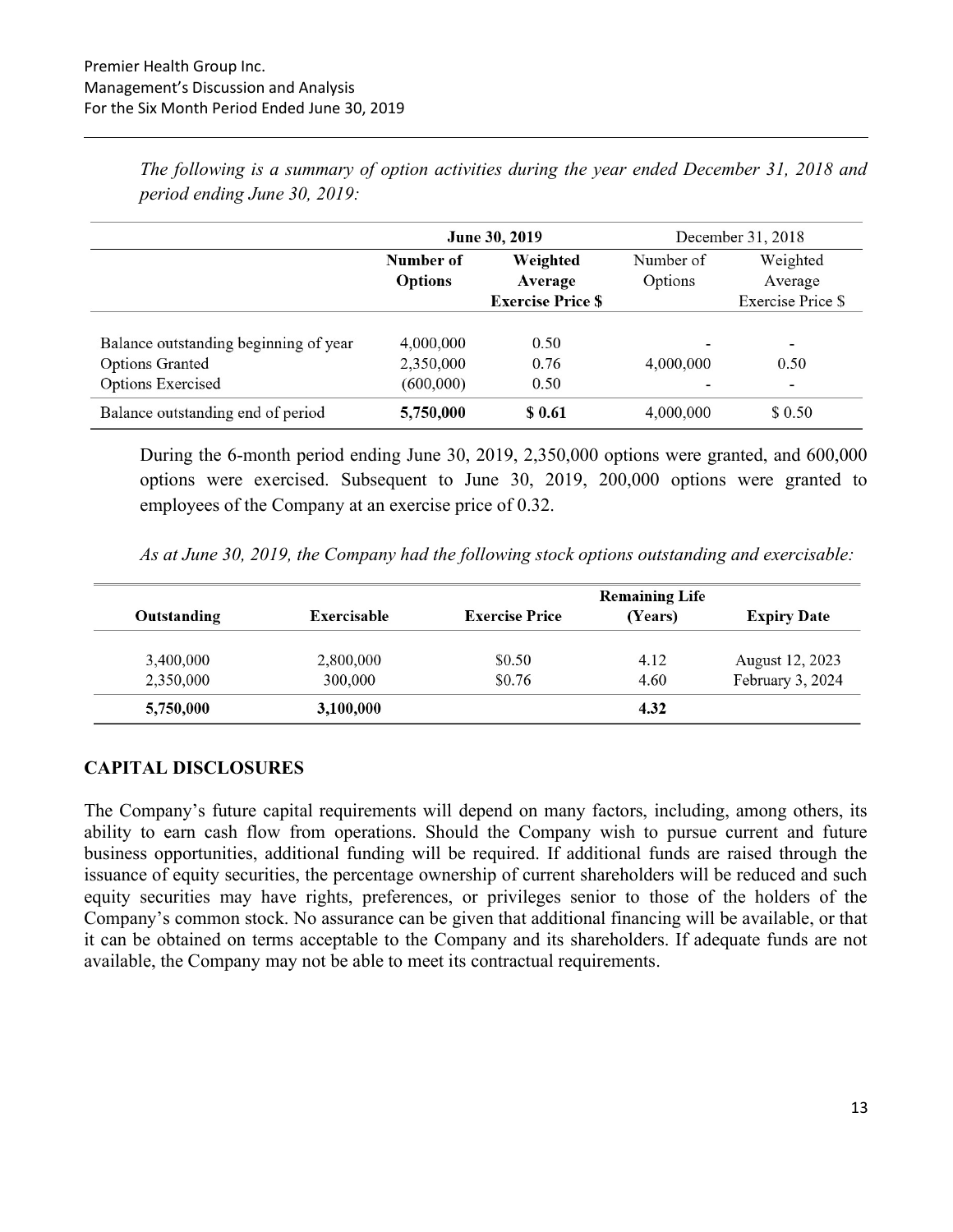### FINANCIAL INSTRUMENTS AND RISK MANAGEMENT

The Company's financial instrument consist of cash, accounts receivable, accounts payable, amounts due from and to related parties, notes receivable, loans payable, net liabilities from discontinued operations and the convertible debenture.

The Company's cash and marketable securities are measured at fair value under the fair value hierarchy based on level one quoted prices in active markets for identical assets or liabilities. The Company's accounts receivables, accounts payable, amounts due and from related parties, note receivable and loans payable have amortized costs that approximate their fair value due to their short terms to maturity. The net liabilities from discontinued operations are recorded at fair value due to their short-term to maturity. The Company's other financial instruments, being the convertible debenture, is measured at amortized cost.

The Company's risk exposures and the possible impact of these expenses on the Company's financial instruments are summarized below:

Credit Risk

Credit risk is the risk that one party to a financial instrument will cause a loss for the other party by failing to discharge an obligation. As of March 31, 2019, the Company is exposed to credit risk to the extent that its clients become unable to meet their payment obligations. Trade receivables include amounts receivables from the sale of services and GST receivables.

### Liquidity Risk

Liquidity risk is the risk that an entity will encounter difficulty in meeting obligations associated with financial liabilities. The Company's approach to managing liquidity risk is to ensure that it will have sufficient liquidity to meet liabilities when due.

#### Market Risk

Market risk is the risk of loss that may arise from changes in market factors such as interest rates, foreign exchange rates, and commodity and equity prices.

a) Interest rate risk

Interest risk is the risk that the fair value or future cash flows will fluctuate as a result of changes in market risk. The Company's sensitivity to interest rates is insignificant.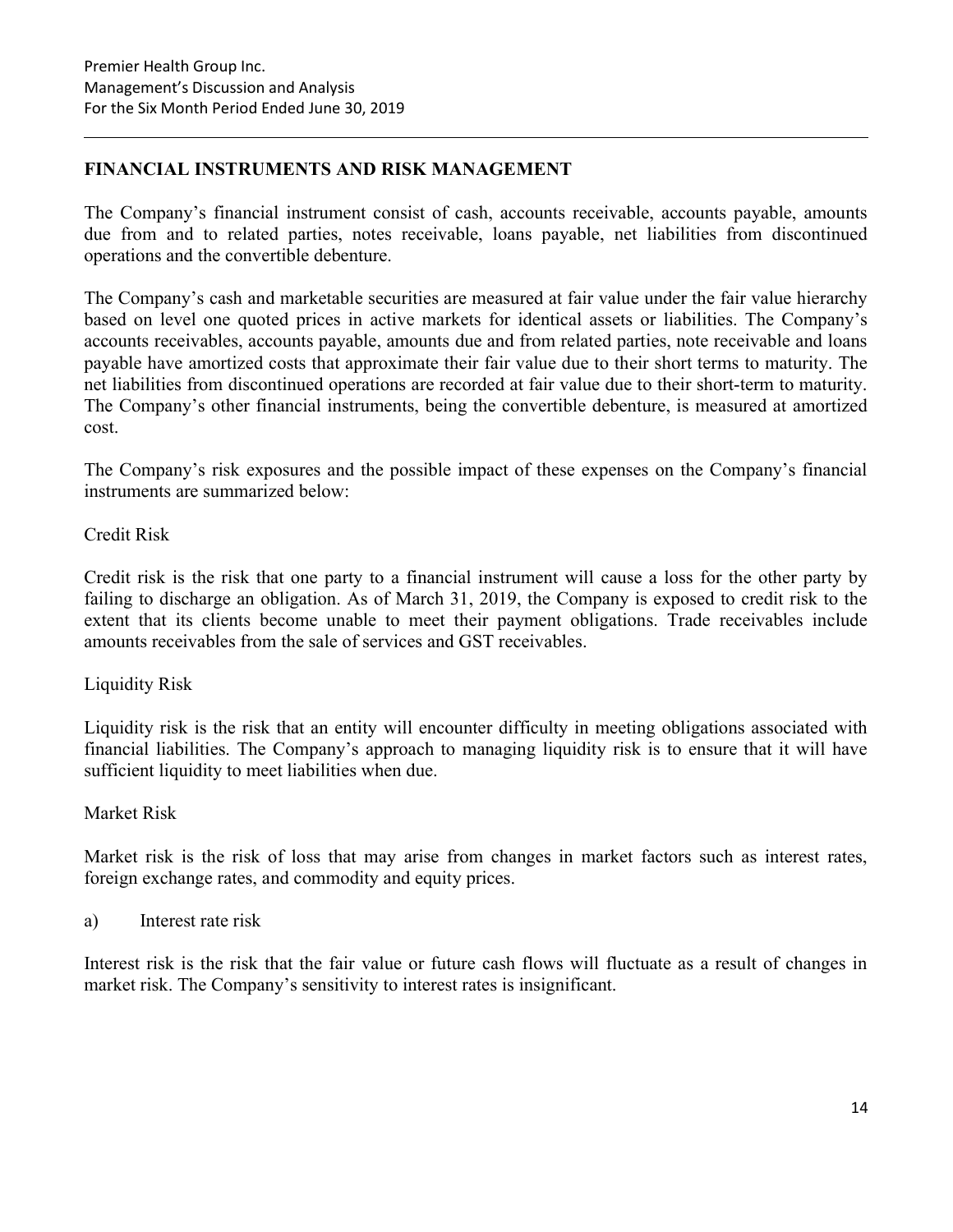#### b) Currency risk

Currency risk is the risk that the fair value or future cash flows of a financial instrument denominated in a foreign currency will fluctuate because of changes in foreign exchange rates. The Company operates internationally, which gives rise to the risk that cash flows may be adversely impacted by exchange rate fluctuations. Amounts subject to currency risks are primarily cash, accounts receivable, accounts payable and loans that are held in foreign currency. The Company has not entered into any foreign exchange contracts to hedge this risk.

#### c) Price risk

The Company is exposed to price risk with respect to equity prices, since the Company possesses investments in publicly traded securities. The Company closely monitors those prices to determine the appropriate course of action to be taken. The maximum exposure to the Company is the fair value of its marketable securities, which have been recorded at \$1.

## RELATED PARTY TRANSACTIONS

Key management personnel are those persons having authority and responsibility for planning, directing and controlling the activities of the Company, directly or indirectly. Key management personnel include the Company's executive officers and Board of Director members.

| The aggregate values of transactions relating to key management personnel were as follows: |  |  |
|--------------------------------------------------------------------------------------------|--|--|
|--------------------------------------------------------------------------------------------|--|--|

|                                                                                                                                         | <b>June 30.</b><br>2019  |  | <b>June 30,</b><br>2018 |  |
|-----------------------------------------------------------------------------------------------------------------------------------------|--------------------------|--|-------------------------|--|
| Management fees to the former CFO                                                                                                       | $\overline{\phantom{a}}$ |  | 21,000                  |  |
| Administration fees paid to a company owned by the former CFO<br>Rent paid to a company owned by the former CFO                         |                          |  | 3,000<br>3,000          |  |
| Salaries paid to the CEO<br>Salaries paid to the CFO                                                                                    | 120,000<br>50,000        |  |                         |  |
| Salaries paid to the COO<br>Consulting fees to the former CEO, included in loss from discontinued operations (Note 12)                  | 50,000                   |  | 7,821                   |  |
| Stock-based compensation to the CEO, CFO and COO<br>Accretion and interest expense on convertible debenture to the former CEO (Note 10) | 86,330                   |  | 151.142                 |  |

As at March 31, 2019, and December 31, 2019, the Company had \$43,001 (December 31, 2018 - \$43,001) due from the former CFO and a company owned by the former CFO. The former CFO is also a director of the Company. This amount is non-interest bearing. This amount owing to the Company by the former CFO was assigned to the former CEO, as part of the settlement agreement entered on April 1, 2019 (Refer to Note 12 for further details). As at June 30, 2019, no amounts were due from related parties.

As at March 31, 2019, and December 31, 2018, the Company had \$220,000 receivable from Explorinvest Capital Corp., a company partially owned by the former CFO of the Company. During the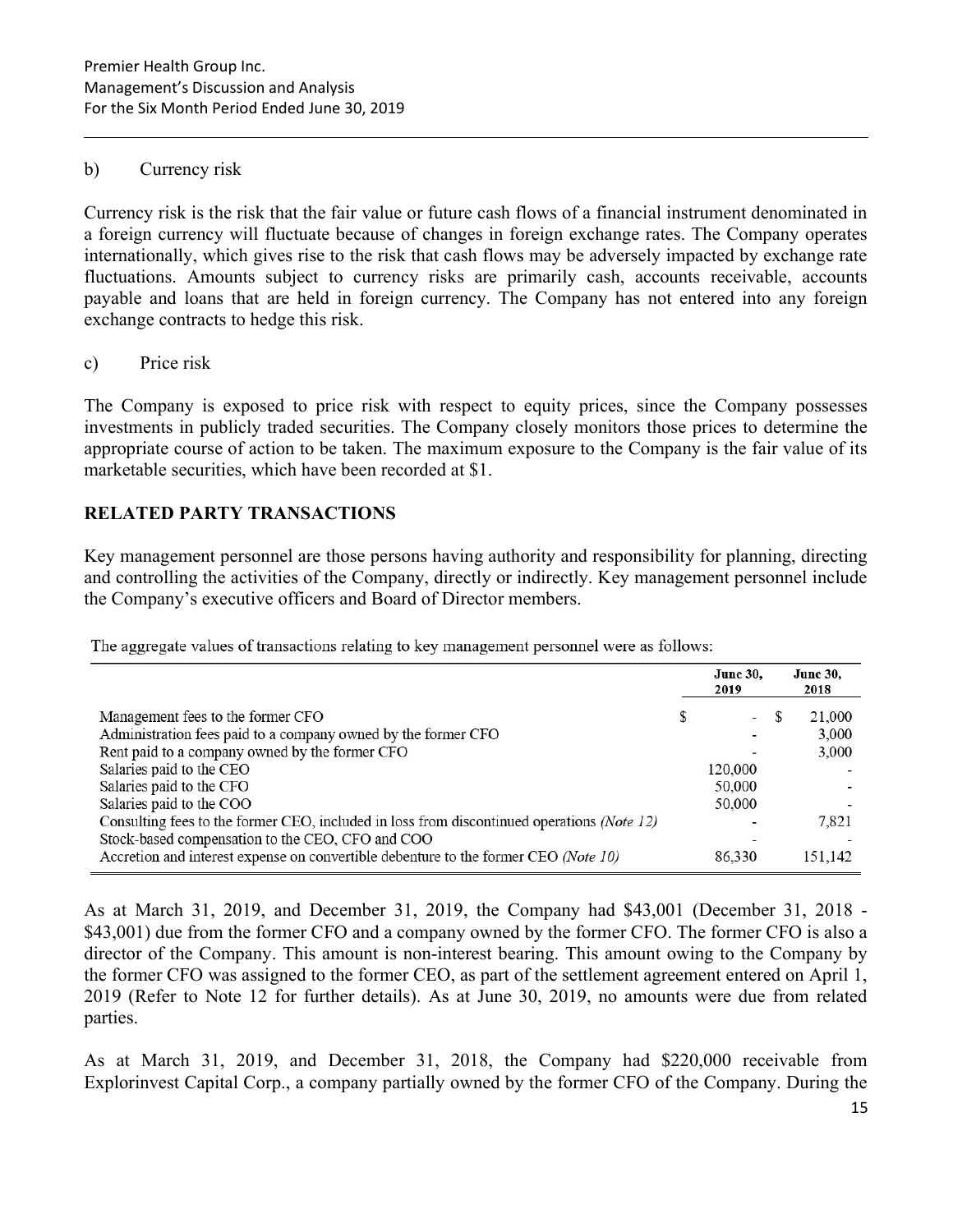year ended December 31, 2018, this note was converted into a convertible promissory note, with accrued interest of 6.5% per annum, payable on April 1, 2019. The Company had the right to convert this promissory note at any time at \$0.25 per share. This note owing to the Company was assigned to the former CEO, as part of the settlement agreement entered on April 1, 2019 (Refer to Note 12 for further details). As at June 30, 2019, no notes were receivable from related parties.

As at March 31, 2019, the Company has a convertible debenture valued at \$1,466,724 (December 31, 2018 - \$1,451,786) to the former CEO. During the 3-month period ended March 31, 2019, and 6-month period ended June 30, 2019, \$44,174 of accretion expense, and \$42,156 of interest expense, for a total of \$86,330 was recorded as accretion and interest expense (2018 - \$151,142). On April 1, 2019, a settlement agreement was entered to complete the full transfer of the Company's 99.9% ownership of Clinicas and the forgiveness of the convertible debenture issued on the original purchase of 99.9% of Clinicas. (Note 10, 12).

## RISKS AND UNCERTAINTIES

These statements represent the Company's intentions, plans, expectations and beliefs as of the date hereof, and are subject to risks, uncertainties and other factors of which many are beyond the control of the Company.

Prior to making an investment decision, investors should consider the investment risks set out below and those described elsewhere in this document, which are in addition to the usual risks associated with an investment in a business at an early stage of development. The directors of the Company consider the risks set out below to be the most significant to potential investors in the Company but are not all of the risks associated with an investment in securities of the Company. If any of these risks materialize into actual events or circumstances or other possible additional risks and uncertainties of which the directors are currently unaware, or which they consider not to be material in relation to the business, actually occur, the Company's assets, liabilities, financial condition, results of operations (including future results of operations), business and business prospects, are likely to be materially and adversely affected. In such circumstances, the price of the Company's securities could decline, and investors may lose all or part of their investment.

### Dependence on Key Personnel

The success of the Company is largely dependent on the performance of its key senior management employees. Failure to retain key employees and to attract and retain additional key employees with necessary skills could impact the Company's growth and profitability. The departure or death of certain members of the executive team could have an adverse effect on the Company.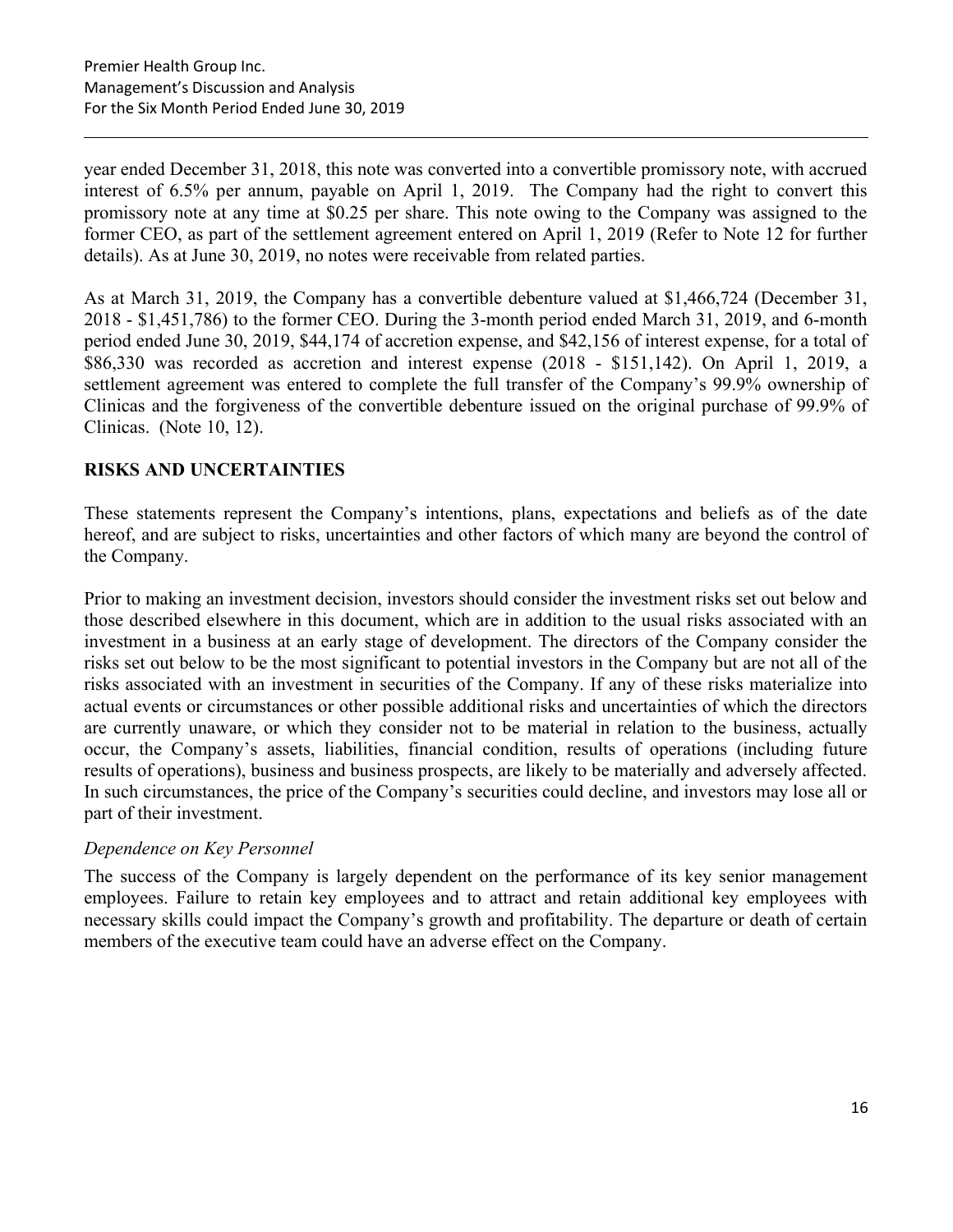## **Cybersecurity**

With the Company's focus on the use of online applications, mobile technologies and cloud computing, comes an increase in cybersecurity risk. The potential consequences can range from unauthorized access to sensitive or personal information to causing operational disruption. Such an event could compromise the Company's confidential information as well as that of the Company's patients and third parties with whom the Company interacts and may result in the inability to process patient transactions, remediation costs, loss of revenue, reputation damage, additional regulatory scrutiny and litigation.

### Reliance on third party service providers

The Company relies on third-party service providers to perform or support critical operations such as IT and EMR (electronic medical records) maintenance. In an event that these vendors and/or partners discontinue service, the Company would need to replace these providers. In doing so, the Company may incur additional costs or experience temporary interruptions in its business as it explores alternate providers.

### Risks Related to Investments

The Company intends to expand its operations and business by investing in additional businesses, products or technologies. Investments may involve a number of special risks, including diversion of management's attention, failure to retain key personnel, unanticipated events or circumstances, and legal liabilities. In addition, there can be no assurance that the businesses, products or technologies, if any, will achieve anticipated revenues and income. Investments could also result in potentially dilutive issuances of equity securities. The failure of the Company to manage its investment strategy successfully could have a material adverse effect on the Company's business, results of operations and financial condition.

### General Healthcare Regulation

Due to the public and complex nature of healthcare in Canada, the Company's businesses operate in an environment in which government regulations and funding play a key role. Decisions made regarding such funding are largely beyond the businesses' control. Any change in governmental regulation, delisting of services, and licensing requirements relating to healthcare services, or their interpretation and application, could adversely affect the business, financial condition and results of operations of these business units. In addition, the Company could incur significant costs in the course of complying with any changes in the regulatory regime. Non-compliance with any existing or proposed laws or regulations could result in audits, civil or regulatory proceedings, fines, penalties, injunctions, recalls or seizures, any of which could adversely affect the reputation, operations or financial performance of the Company.

### Uncertainty of Liquidity and Capital Requirements

The future capital requirements of the Company will depend on many factors, including the number and size of acquisitions consummated, rate of growth of its client base, the costs of expanding into new markets, the growth of the market for healthcare services and the costs of administration. In order to meet such capital requirements, the Company may consider additional public or private financing (including the incurrence of debt and the issuance of additional common shares) to fund all or a part of a particular venture, which could entail dilution of current investors' interest in the Company. There can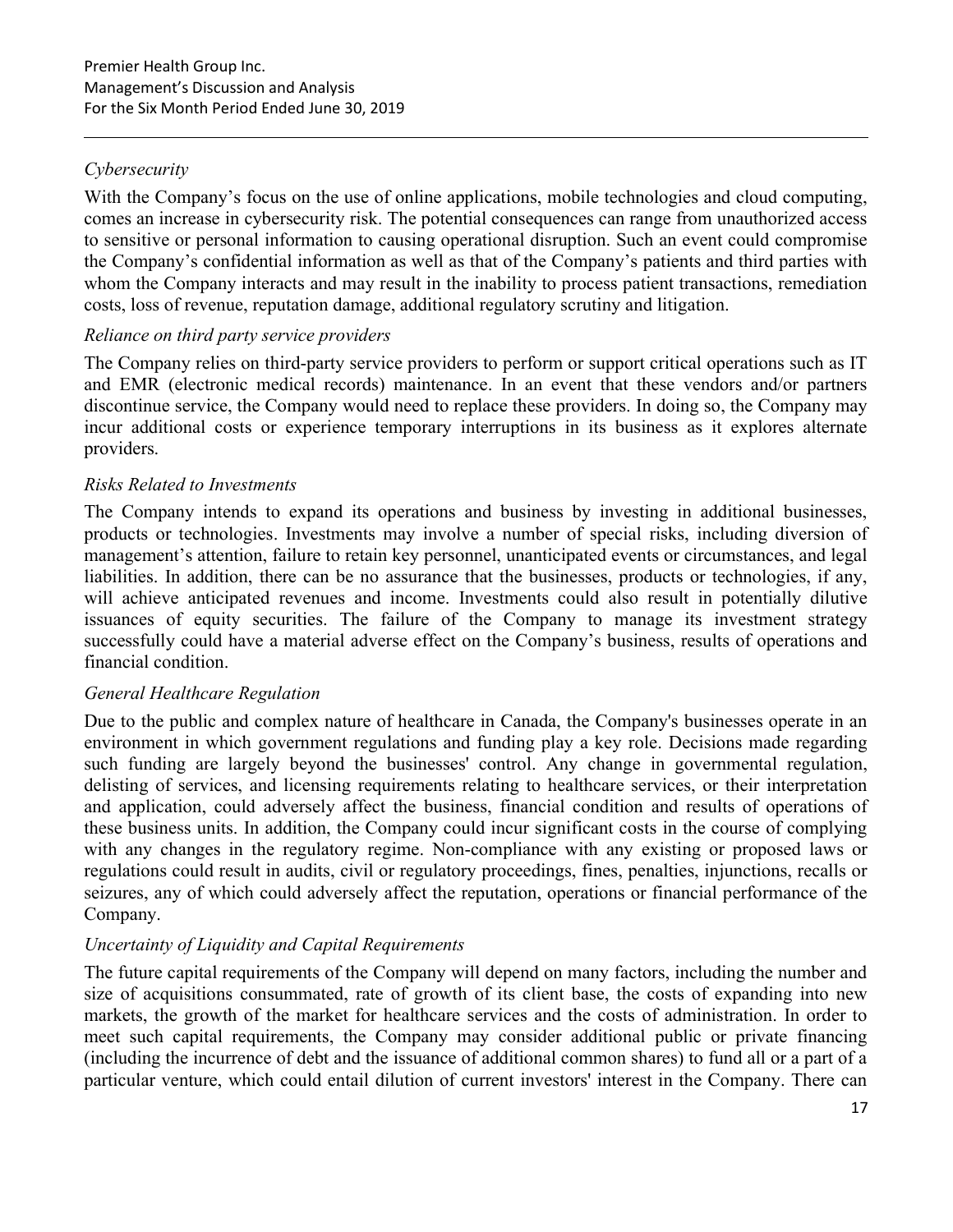be no assurance that additional funding will be available or, if available, that it will be available on acceptable terms. If adequate funds are not available, the Company may have to reduce substantially or otherwise eliminate certain expenditures. There can be no assurance that the Company will be able to raise additional capital if its capital resources are depleted or exhausted. Further, due to regulatory impediments and lack of investor appetite, the ability of the Company to issue additional common shares or other securities exchangeable for or convertible into common shares to finance acquisitions may be restricted.

### Shortage of Healthcare Professionals

Due to the ongoing shortage of certain professional medical personnel in Canada, as the Company continues to grow its operations, it may experience difficulty in recruiting physicians, nurses and other healthcare practitioners. As a result, this may adversely impact the business, financial condition and results of operations.

### Confidentiality of Personal and Health Information –

Given the nature of the business, the Company and its subsidiaries' employees are privy to sensitive information, such as medical histories, on clients. Although the Company has clear policies  $\&$ procedures in place, there can be no assurance that these are sufficient to address the privacy concerns of existing and future clients. In the event that a breach of confidentiality takes place, the Company could be liable for damages or for criminal fines or penalties.

#### Competition

There can be no assurance that the Issuer will successfully differentiate its current and proposed services from the services of its competitors, or that the marketplace will consider the products and services of the company to be superior to competing services.

#### Limited Location

All the Company's current revenues will be derived from its HealthVue clinics located in the Province of British Columbia, Canada. Consequently, the Company's performance will depend on establishing market acceptance of its clinics and services. Any reduction in anticipated future demand or anticipated future sales of these services or any increase in competition or changes to economic or other factors impacting that market could have a material adverse effect on the company's business prospects, operating results, or financial condition.

#### Legislative, Insurance, Compliance Costs, Regulatory Action and Environment

To comply with various increasing and complex regulatory reporting and standards involves significant cost. Changes to securities regulatory standards, account policy, and compliance reporting could place an additional expense burden on the Company. Insurers may increase premiums as the Company's business continue to grow so future premiums for the Company's insurance policies, including directors' and officers' insurance policies, could be subject to increase.

### Uninsured Risks

The Company may carry insurance to protect against certain risks in such amounts as it considers adequate. Risks not insured against include lost records, loss or damage or other hazards against which such corporations cannot insure or against which they may elect not to insure.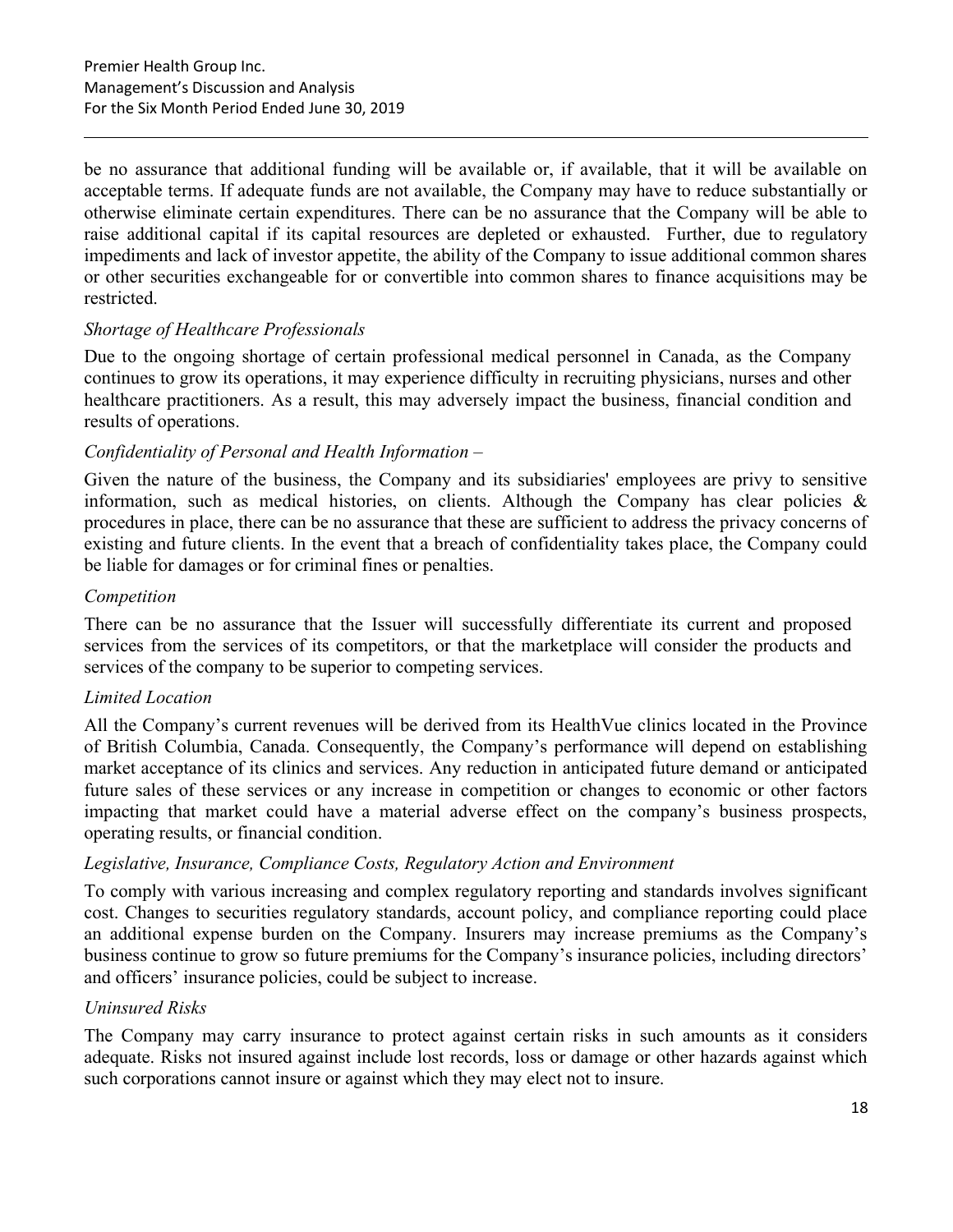## Conflicts of Interest

Certain of the directors of the Company also serve as directors and/or officers of other reporting and private companies. Consequently, there are no known conflicts but there exists the possibility for such directors to be in a position of conflict. Any decision made by such directors involving the Company will be made in accordance with their duties and obligations to deal fairly and in good faith with the Company and such other companies. In addition, such directors will declare, and refrain from voting on, any matter in which such directors may have a conflict of interest.

## SUBSEQUENT EVENTS

- On July 17, 2019, the Company closed the acquisition of two pharmacies based in Metro Vancouver, B.C. Under the terms of the agreement, in consideration for the pharmacies, the Company will assume the net liabilities of the pharmacies estimated at \$2,500,000 and pay to the vendors up to \$4,050,000 as follows: (i) up to \$1,300,000 in cash, (ii) 3,432,384 common shares of the Company and (iii) 343,926 performance share units of the Company. Each performance share shall vest into one common share without any payment on July 31, 2020, if certain earnings milestones for the pharmacies are met.
- On July 17, 2019, 200,000 options were granted to employees of the Company at an exercise price of 0.32.
- On July 26, 2019, the Company issued 75,000 common shares at a deemed price of \$0.48 to the Company's former CEO, who is also the former sole shareholder of Clinicas. The share issuance is part of the settlement agreement entered on April 1, 2019, to complete the full transfer of the Company's 99.9% ownership of Clinicas and the forgiveness of the convertible debenture held by the former CEO issued on the original purchase of 99.9% of Clinicas.